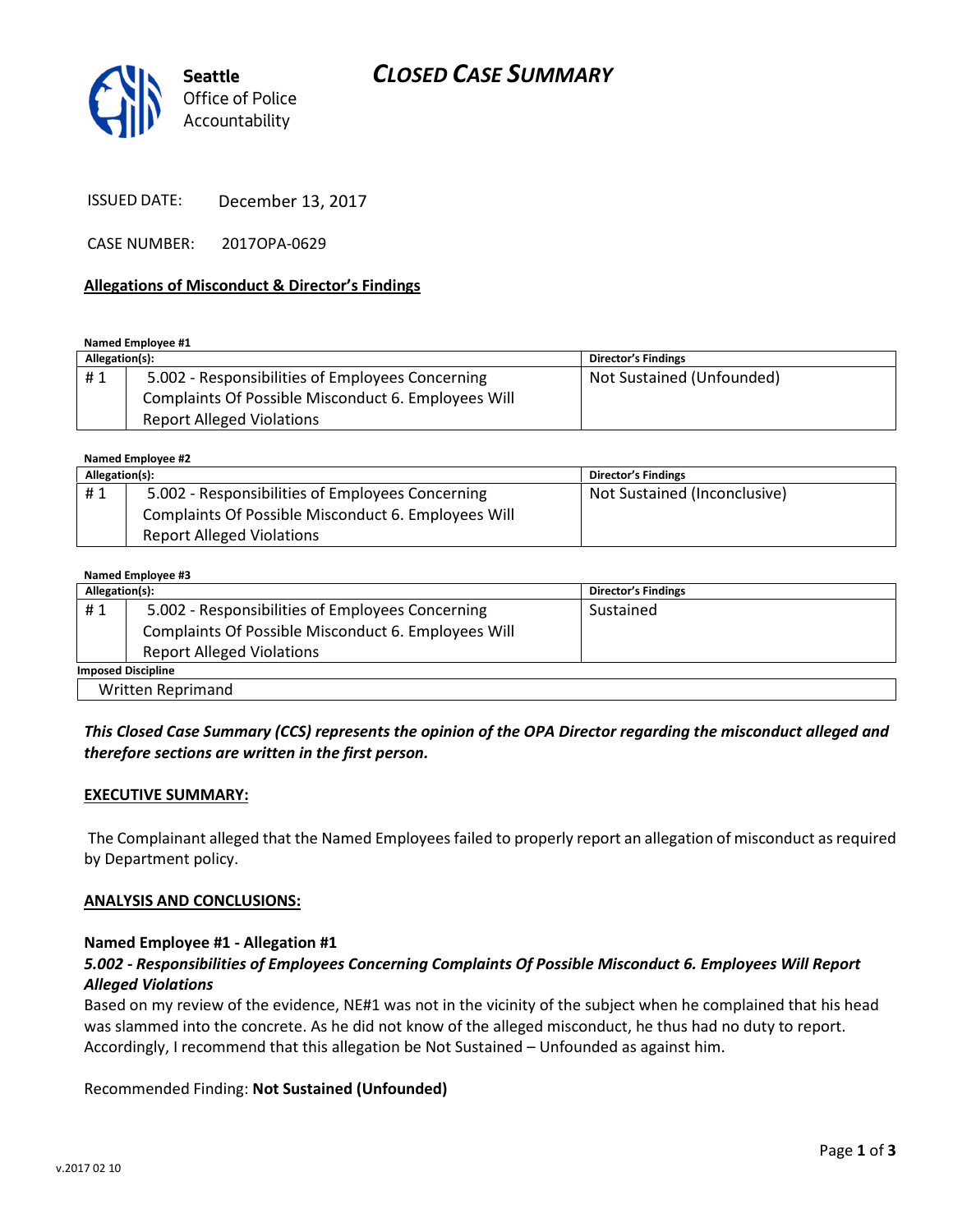



# Named Employee #2 - Allegation #1

Seattle

Office of Police Accountability

# 5.002 - Responsibilities of Employees Concerning Complaints Of Possible Misconduct 6. Employees Will Report Alleged Violations

SPD Policy 5.002-POL-6 requires that when an employee becomes aware of an allegation of serious misconduct he must report that misconduct to both a supervisor and OPA. (See SPD Policy 5.002-POL-6.) SPD policy defines the use of excessive force as serious misconduct.

Here, then Named Employees were involved in the arrest of the subject. Force was used by NE#1 to take the subject down to the ground and to place him into custody. Based on their statements, it appears that neither NE#2 nor NE#3 directly observed the initial force used by NE#1. The subject was already on the ground when NE#2 assisted with his arrest. As such, NE#2 and NE#3 did not conclusively know whether, when taking him down to the ground, NE#1 slammed the subject's head into the concrete either purposefully or inadvertently. At a later point, when standing with the subject in front of a patrol vehicle, both NE#2 and NE#3 were in the subject's immediate vicinity when he stated that his head was slammed into the concrete. NE#2 was standing right behind the subject and appeared to be adjusting his handcuffs. NE#3 was out of the view of the ICV, but repeated the subject's words to him. Again, based on the officers' knowledge at that time, this could have been a true statement and, if so, would have constituted serious misconduct; however, neither reported this statement.

NE#2 claimed that he could not recall whether he heard the subject's statement or NE#3's repeating of the subject's words. He admitted that he did not tell his sergeant what the subject said while standing in front of the patrol vehicle, but believed it to be possible that he could have relayed the statement to his sergeant during a later screening. I note that there is no mention of the subject's allegation on the sergeant's use of force review. Moreover, in the Captain's review of the use of force, he stated that it did not appear that the subject's allegations were conveyed to a supervisor. Lastly, had this complaint been screened with the sergeant, the Department's Force Investigation Team would have been notified given the possibility of a head injury. That FIT was not contacted suggests to me that the subject's allegation was not reported. However, I cannot conclusively determine that this is the case and that NE#2 failed to report. As such, I recommend that this allegation be Not Sustained – Inconclusive.

#### Recommended Finding: Not Sustained (Inconclusive)

#### Named Employee #3 - Allegation #1

## 5.002 - Responsibilities of Employees Concerning Complaints Of Possible Misconduct 6. Employees Will Report Alleged Violations

NE#3 acknowledged that he heard the subject's allegation and repeated the subject's words back to him. NE#3 further recognized that it was an allegation of serious misconduct that was required to be reported. NE#3 did not believe he was personally required to report the allegation, however, because he observed NE#1 and NE#2 screening the force with a supervisor. Presumably, NE#3 assumed that one of these two officers would have informed the sergeant of the allegation made by the subject. However, neither did so and the allegation was not reported.

NE#3's belief that another officer could have addressed these allegations with a supervisor does not excuse his failure to report. NE#3 should have taken affirmative steps to determine that allegation had been reported. If, at that time, he learned that it had been, he would have been excused from his obligation under the policy. However, he did not do so and that failure to report was inconsistent with policy. As such, I recommend that this allegation be Sustained as against him.